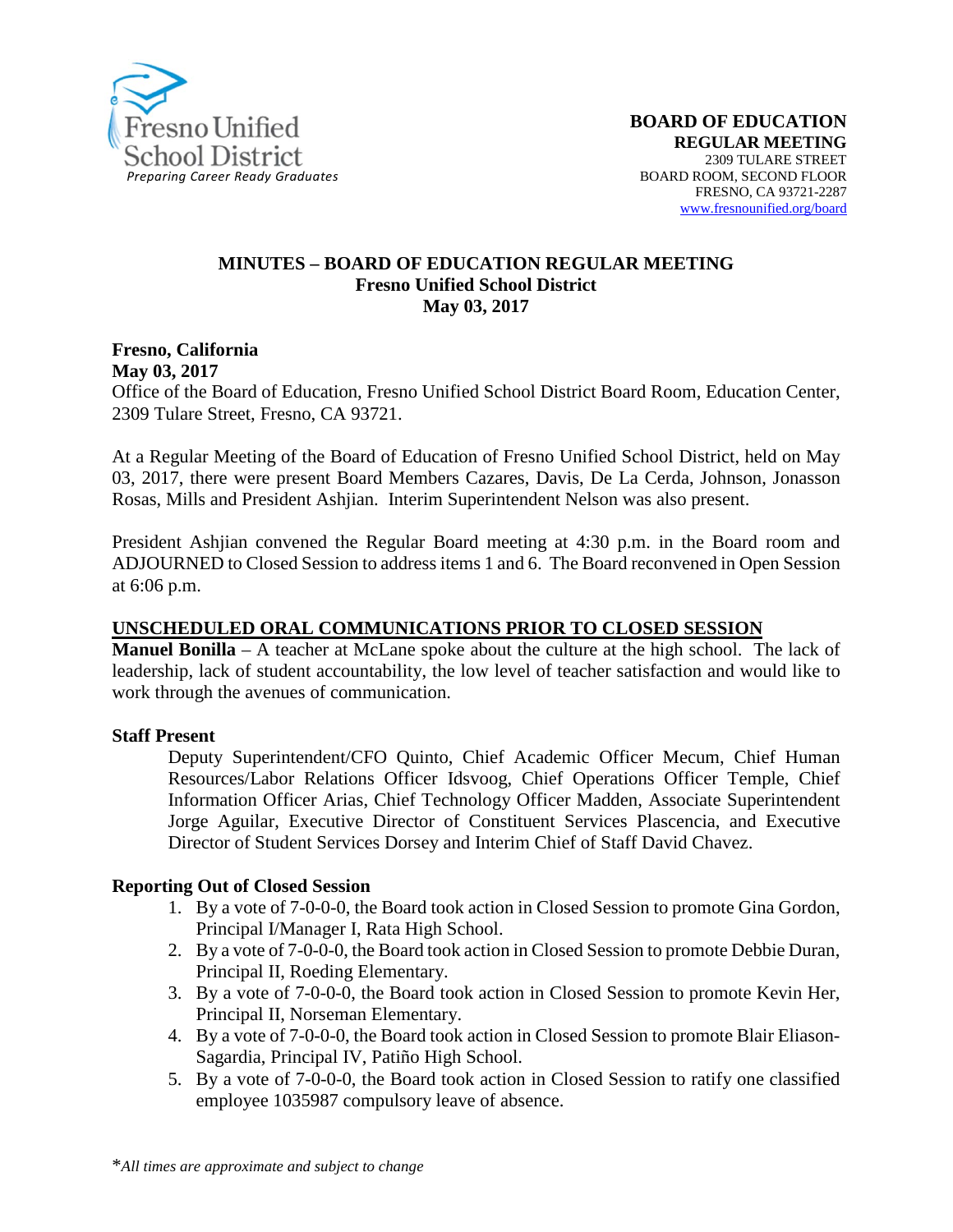### **PLEDGE OF ALLEGIANCE**

Ms. Cecilia Borrows and Mr. William Morales, parents that have had a positive impact at Aynesworth Elementary led the flag salute.

## **APPROVE Minutes**

**APPROVED as recommended,** the draft minutes for the March 8, 2017 Regular Meeting, and March 20, 2017 Special Meeting. Member Mills moved for approval, seconded by Member Johnson, which carried a vote of 6-0-0-1, as follows: AYES: Board Members: Cazares, Davis, De La Cerda, Johnson, Mills and President Ashjian. ABSENT: Board Member Jonasson Rosas.

### **Fresno Unified School District was recognized as the recipient of the award for Excellence in Financial Management from the Council of the Great City Schools. Presentation by Michael Casserly.**

The Council of the Great City Schools' (CGCS) established the Award for Excellence in Financial Management in 2008 to recognize Council member districts that support the highest standards in financial accountability and controls that are needed to safeguard and protect the financial integrity of the district. Fresno Unified School District has been selected to receive the Award for Excellence in Financial Management, and is only the fifth district in nine years to receive this prestigious award.

## **ADOPT Resolution Proclaiming May 10, 2017 as National School Nurse Day**

**ADOPTED as recommended,** a Proclamation declaring May 10, 2017 as National School Nurse Day. National School Nurse Day is a time to celebrate the nursing profession and the specialty of school nursing. The Board of Education of Fresno Unified officially declared May 10, 2017 as National School Nurse Day and recognizes the unique contributions of our school nurses to the health and well-being of our children. Member Mills moved for approval, seconded by Member De La Cerda, which carried a vote of 9- 0-0-0, as follows: AYES: Student Board Members Riar and McCoy. Board Members: Cazares, Davis, De La Cerda, Johnson, Jonasson Rosas, Mills and President Ashjian.

## **HEAR Reports from Student Board Representatives**

Student Anna Cervantes from Sunnyside High School provided a report to the Board of Education, sharing details of their SAB meeting and thanked Board Member Davis for attending and encouraging the students to work hard and believe in themselves. The students shared some news happening at Sunnyside High School, including the fact that there are 49 valedictorians this year, Sunnyside is currently holding its annual staff appreciation "Wildcat Family Week," and a secret guerilla art project was recently unveiled on campus. In addition, students from Terronez Middle School shared what activities they participate in and why they love attending Terronez.

## **HEAR Report from Interim Superintendent**

• Thanked Michael Casserly and Robert Carlson from the Council of Great City Schools for coming all the way from Washington D.C. to personally recognize Fresno Unified and in particular, the fiscal teams that work daily to ensure financial stability. Led by Deputy Superintendent and Chief Financial Officer Ruthie Quinto, Nelson congratulated Ruthie,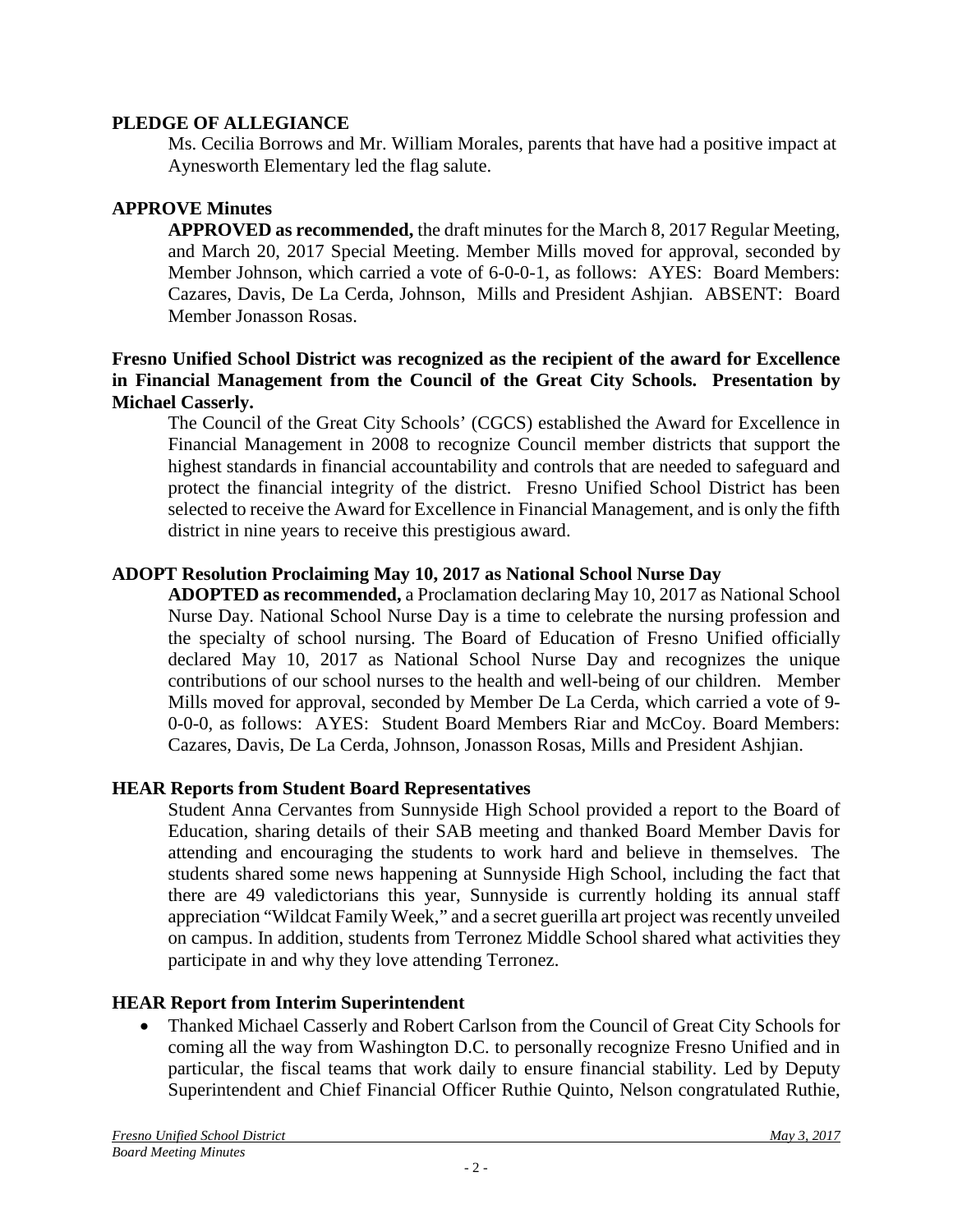Jacquie Canfield, Santino Danisi, Kim Kelstrom, Andrew De La Torre, Paul Rosencrans, Steven Shubin and the many folks who make up these remarkable teams.

- This past Monday, Sunnyside High School students arrived to a uniquely different campus then they left on Friday -- complete with larger than life sized portraits of fellow classmates plastered on walls and staircases. The surprise "Guerilla" art project was a passionate gift of student art that took most of Saturday to complete. Led by photography teacher Tamela Ryatt, students brought the walls of Sunnyside High School to life showing that true art can live anywhere and is often seen in the eyes of one another.
- Monday also marked an important day for the district's high school seniors college commitment day. Our comprehensive and alternative ed. high schools have been hosting "Signing Day" ceremonies, celebrating the many college and universities students will soon call home. The signing day events at each of our high schools have been homegrown efforts, ranging from small intimate ceremonies to larger events in the quad over lunch or as part of a senior awards celebration. This year, thanks to the suggestion of Trustee Cazares, we provided some additional resources to ensure this monumental moment was forever captured at every school and celebrated on a larger scale. Thank you to Campus Culture Manager Leslie Loewen and the district's media team for supporting this year's effort.
- Interim Superintendent went on to speak about two very important events coming up The CTE summit on Tuesday, May 9. Fresno Unified, Fresno City College and the office of the Fresno County Superintendent are invited community members, business partners, parents and students to join the first ever Career Technology Education Summit. Students will provide CTE demonstrations in nursing, therapy and rehabilitation services, construction, welding, manufacturing and automotive. The program will include open discussions about future CTE plans, needs and supports.
- The second event is the Fresno Unified Scholarship Awards dinner on May 10 where 49 deserving seniors will be honored at the Golden Palace Banquet Hall as they receive scholarships totaling \$61,000. Nelson thanked district employees and community partners who have donated to the Fresno Unified scholarship fund over the last eight years. Interim Superintendent also directed those interested in donating to the fund to the [district website](https://www.fresnounified.org/Pages/fusd-scholarship.aspx) to learn more.

On a motion by Member Mills, seconded by Member Cazares, the consent agenda, exclusive of agenda item: A-4 which was pulled for further discussion, was approved on a roll call vote of 9- 0-0-0 as follows: AYES: Student Board Member Riar and McCoy, Board Members: Cazares, Davis, De La Cerda, Johnson, Jonasson Rosas, Mills and President Ashjian.

## **A. CONSENT AGENDA**

# **A-1, APPROVE Personnel List**

**APPROVED as recommended,** the Personnel List, Appendix A, as submitted.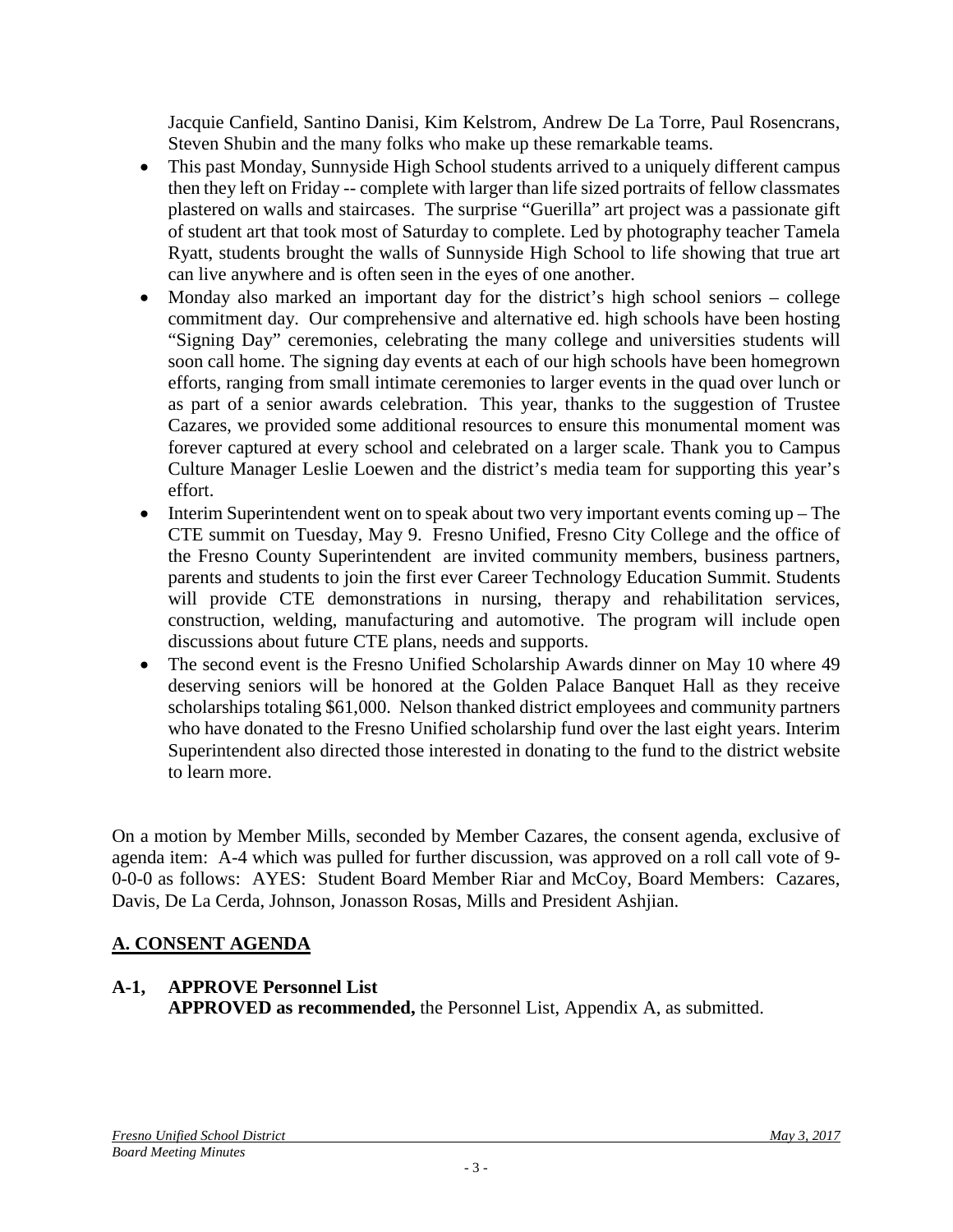- **A-2, ADOPT Findings of Fact and Recommendations of District Administrative Board ADOPTED as recommended,** the Findings of Fact and Recommendations of District Administrative Panels resulting from hearings on expulsion and readmittance cases conducted during the period since the April 19, 2017, Regular Board meeting.
- **A-3, APPROVE Amendment No. 1 to Master Affiliation Agreement between Fresno Unified School District and Clinica Sierra Vista Regarding Term; and Approve Resolution No. 16-19 to Exempt School Health and Wellness Centers from Division of State Architect (DSA) Approval PULLED FROM THE AGENDA BY STAFF. NO ACTION WAS TAKEN.** Included in the Board binders and recommended for approval is Amendment No. 1 to the Master Affiliation Agreement with Clinica Sierra Vista for operation of health and wellness centers at district schools, to:
	- 1. Extend the initial term of the agreement to a twenty (20) year term.
	- 2. Include Gaston Middle School Health and Wellness Center in the agreement.

Also included in the Board binders and recommended for approval is Resolution No. 16- 19 enacting an exemption from the DSA for health and wellness centers, pursuant to Education Code section 17296. By Board resolution, facilities on school grounds housing health care services can be exempted from DSA approval provided they have been approved by the local jurisdiction and meet licensing requirements for health centers. Such approvals will be obtained.

**A-4, APPROVE Award of RFP E20003, Network Equipment for Internal Connections APPROVED as recommended,** Request for Proposal (RFP) E20003, to provide network equipment for the new Internet Firewall. Notifications were sent to fourteen (14) vendors, and the district received four (3) responses. RFP's were due February 3, 2017.

The evaluation committee scores resulted in a tie. In this case staff recommends award to the lowest priced, and best value respondent.

Dimension Data (Pleasanton, CA) \$965,150

For the record, comments/questions were made asking if the district would be buying equipment or if it was a hosting service. Would the district consider a hosting service instead of purchasing equipment? Chief Technology Officer Madden was able to provide clarification. Member Davis moved for approval, seconded by Member Mills, which carried a 7-0-0-0 vote. AYES: Board Members: Cazares, Davis, De La Cerda, Johnson, Jonasson Rosas, Mills, and President Ashjian.

## **A-5, APPROVE Use of Cal Save - Monterey Office of Education Piggyback Contract for Technology Goods and Services**

**APPROVED as recommended,** the use of piggyback contract #527683, Cal Save - Monterey County Office of Education, for Technology Goods and Services through June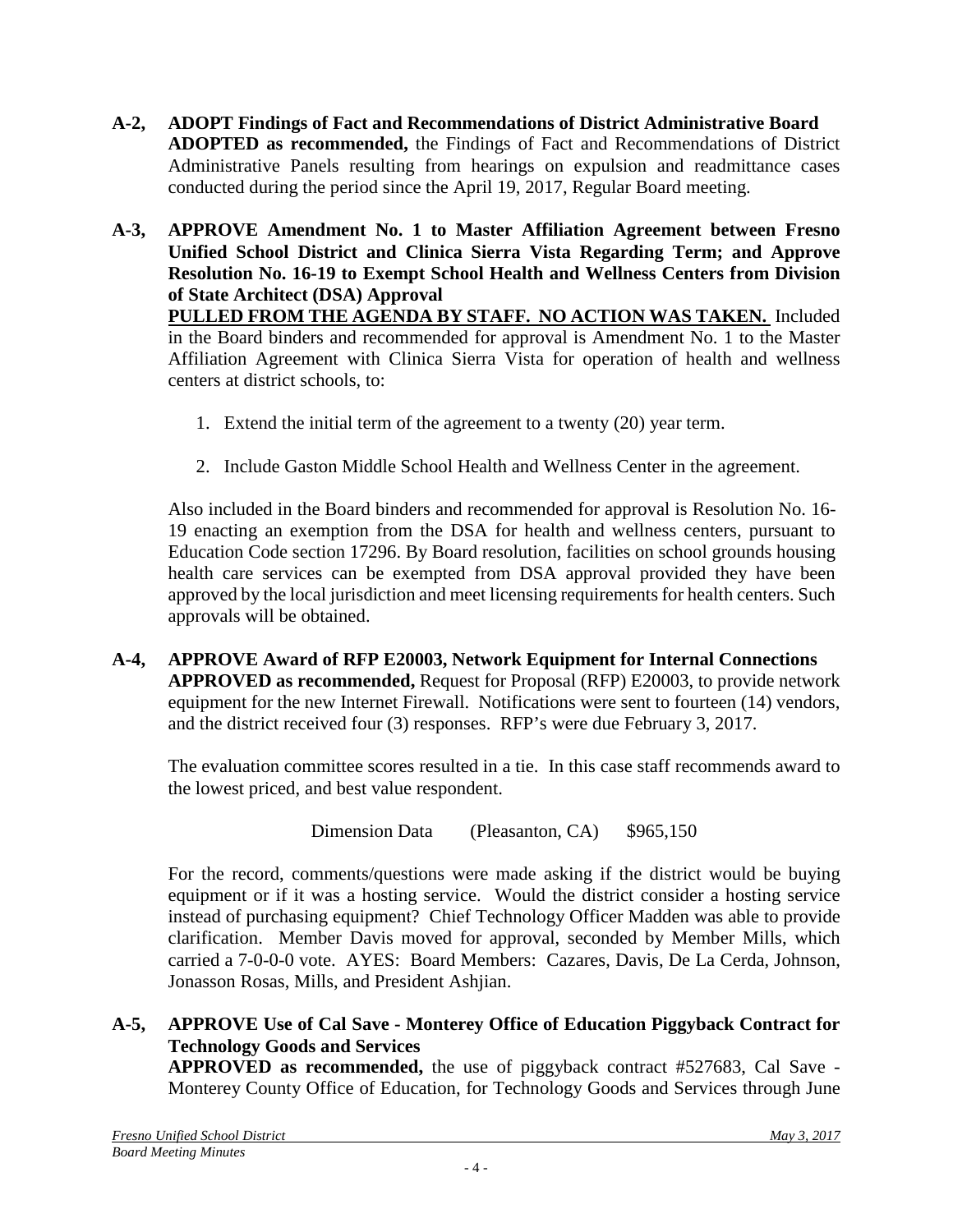30, 2017. Purchases in 2016/17 are estimated at \$6,500,000. Piggybacking is authorized under Public Contract Code 20118 and is a best practice that takes advantage of competitive pricing from a contract formally bid by another school district or public agency. Approval does not commit the district to purchases or use of any specific contract. Purchases associated with piggyback contracts will be presented to the Board for ratification on a future purchase order report.

### **A-6, APPROVE Grant Application to the California Department of Rehabilitation for the We Can Work Grant**

**APPROVED as recommended,** for the grant application and funding from the California Department of Rehabilitation for the We Can Work Grant. The agreement provides paid work training that delivers pre-employment transition services to high school and postsecondary students between the ages of 16-21 with active Individualized Education Program goals and objectives.

# **A-7, RATIFY Change Orders for the Project Listed Below**

**RATIFIED as recommended,**Change Orders for the following project:

## **Bid 16-31, Turner Elementary School New Classroom and Administration Buildings**

Change Order 2 (New Buildings): \$28,205 Change Order 2 (Interim Housing): \$21,334

## **A-8, RATIFY the Filing of a Notice of Completion**

**RATIFIED as recommended,** is a Notice of Completion for the following project, which has been completed according to plans and specifications.

## **Bid 16-30A, Installation of Exterior Lighting at Various Sites**

(Computech, Scandinavian, Sequoia and Terronez Middle Schools)

| Presented for information only       |   |        |
|--------------------------------------|---|--------|
| Original contract amount:            | S | 76,980 |
| Change order(s) previously ratified: | S |        |
| Final contract amount:               |   | 76,980 |

## **A-9, RATIFY Purchase Orders from February 1, 2017 through February 28, 2017 RATIFIED as recommended,** purchase orders issued from February 1, 2017, through

February 28, 2017. Purchase orders for \$10,000 or more are presented first, followed by purchase orders for less than \$10,000. A list of purchase orders issued for Associated Student Body (ASB) accounts is also provided.

# **END OF CONSENT AGENDA**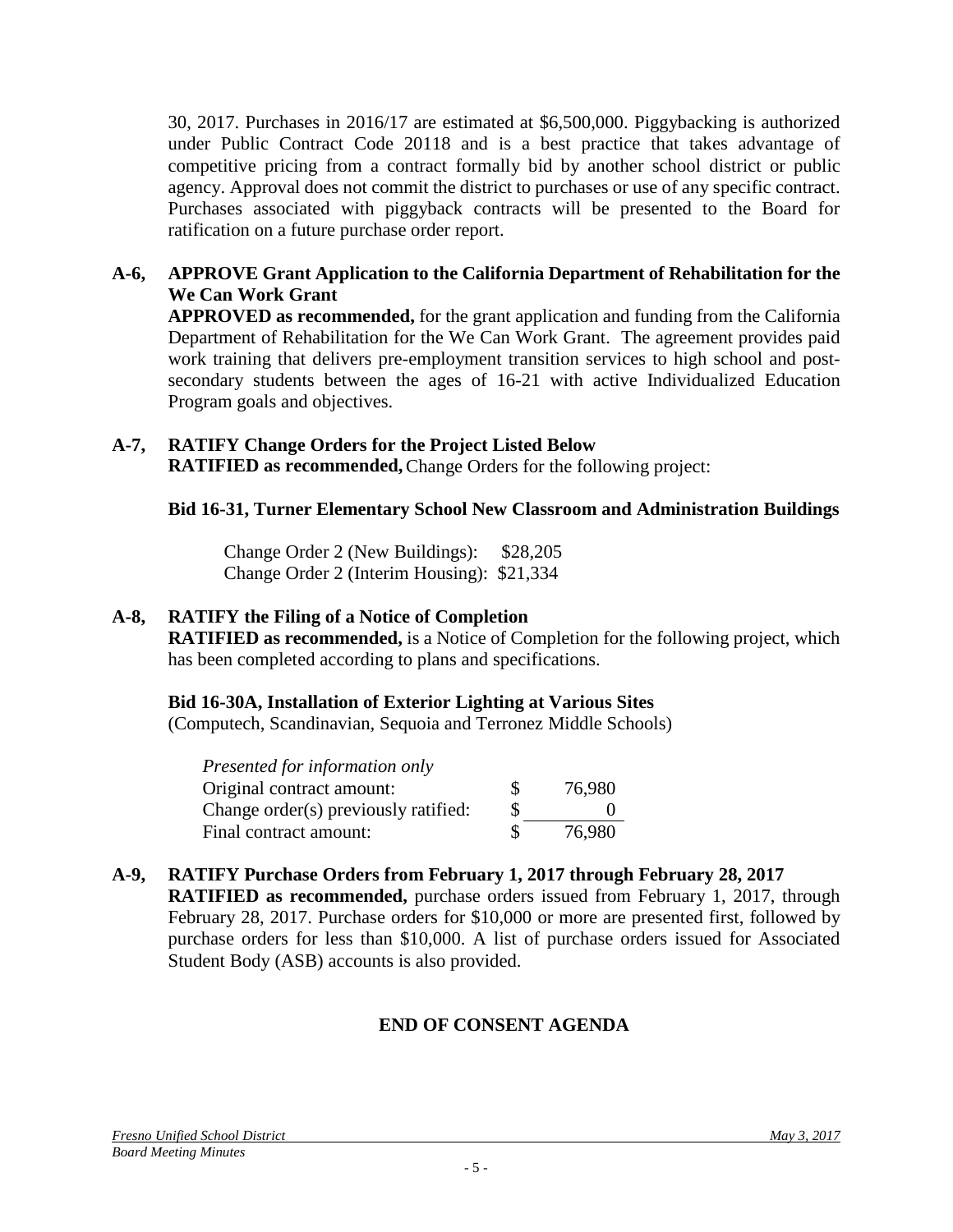## **UNSCHEDULED ORAL COMMUNICATIONS**

**Sherry Wood** – Shared concerns about the kindergarten classroom at Pyle Elementary. Mentioned the construction of the bathrooms, playground and access to the classroom. Appreciated the district listening to their concerns and suggestions.

## **B. CONFERENCE/DISCUSSION AGENDA**

### **Agenda Item B-10, Present and Approve 2017/18 Single Plans for Student Achievement. Presentation by Ruth F. Quinto and staff.**

**Approved as recommended,** the Single Plans for Student Achievement (SPSA). The development of the SPSA is a collaborative process involving staff, students, parents and community in the analysis of data to identify the needs of students, as well as an analysis of the effectiveness of practices and programs at the school. A copy of each SPSA is available in the Office of State and Federal Programs for review, as well as at each school site office.

For the record, comments/questions were made regarding the types of social and emotional supports that will be provided at each of the sites, how are the budgets determined at each of the schools, clarity of the family connections/liaison positions and are the positions an overlap of what has been discussed previously in the budget conversations or are they the same positions. Executive Officer Tammy Townsend was able to provide clarification. Member Davis moved for approval, seconded by Member Mills, which carried a 7-0-0-0 vote. AYES: Board Members: Cazares, Davis, De La Cerda, Johnson, Jonasson Rosas, Mills, and President Ashjian.

**Agenda Item B-11, Present and Discuss the 2017/18 Strategic Budget Development. Presentation by Ruth F. Quinto and staff.** The Governor released the proposed State budget for 2017/18 on January 10, 2017. The Board of Education has discussed the Governor's proposal and the potential impacts on Fresno Unified, as well as the strategic budget development process, at the following Board of Education meetings:

- January 25, 2017 March 22, 2017
- February 8, 2017 April 5, 2017
- February 22, 2017 April 19, 2017
- March 8, 2017
- 
- 
- 

In addition to the strategic budget development discussions listed above, the 2016/17 Second Interim Financial Report was presented to the Board of Education on March 8, 2017. On May 3, 2017, staff and the Board continued budget development discussions.

For the record, comments/questions were made regarding how many students are enrolled in the Medical Application of Science and Health pathway, the work that students do at Hy-Pana Nursing Home, what is meant by medium/heavy truck, how many students does Duncan have, explanation of what JROTC is all about, building a relationship with Ryder, is there a way to open our doors at Duncan after-hours to help returning students or adults, is the IRS program at Roosevelt closing, the Engineering and Construction Management program needs to include different areas of construction not just management, what will we do when the grants sunset, how we change our messaging, how do are parents find out, what are our plans for expansion for CTE at Fresno